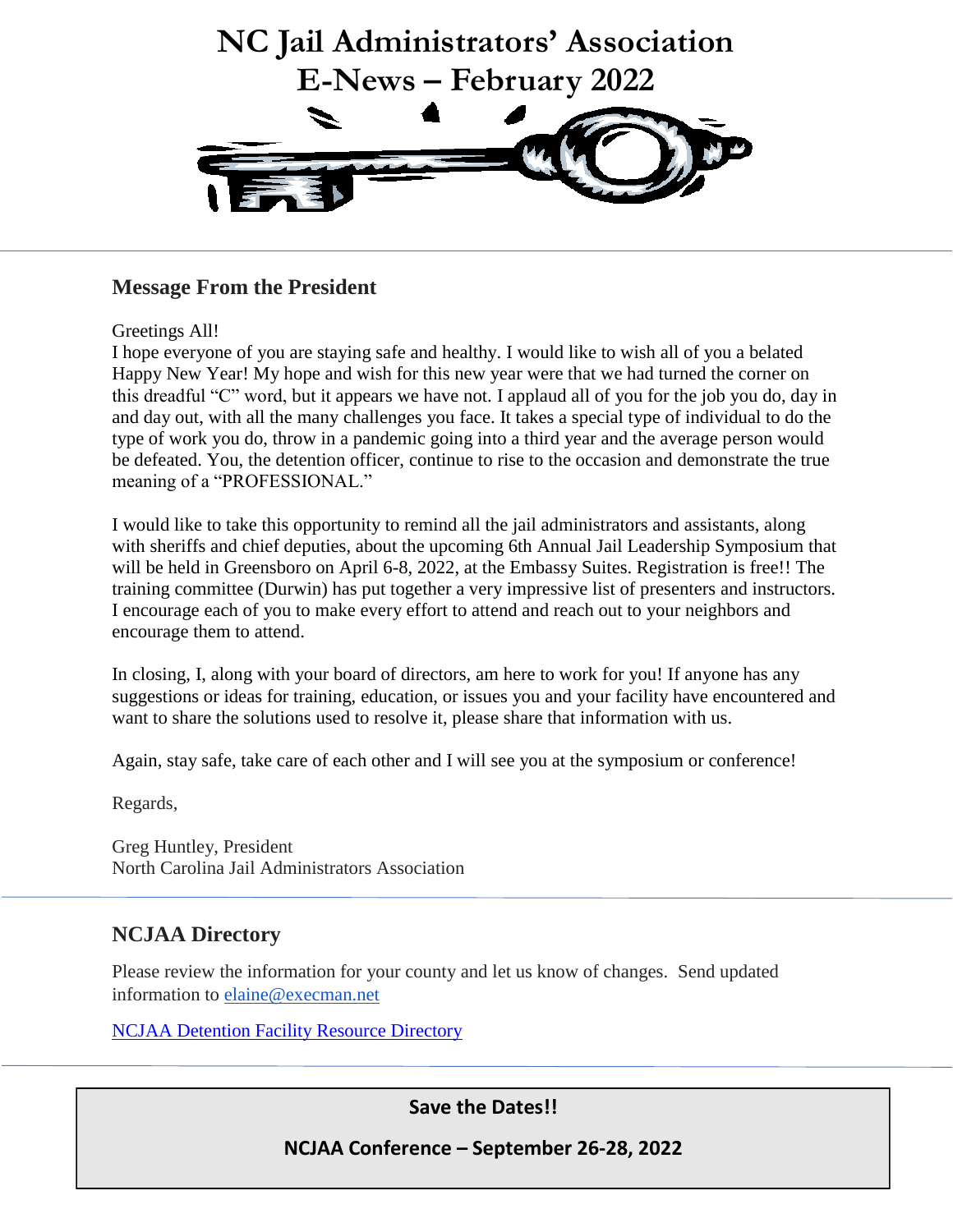# **NC Jail Administrators' Association E-News – February 2022**

### **Congratulations to Newly Appointed Sheriff Shane Hilliard!**

Newly appointed Sheriff Shane Hilliard of Yancey County was sworn in on January 1, 2022 at 11:00 am following the retirement of Sheriff Gary Banks. Sheriff Hilliard previously served as Chief Deputy for the Yancey County Sheriff's Office.

Sheriff Hilliard began his career in law enforcement with the Yancey County Sheriff's Office twenty years ago. He has had the honor and privilege of working for both Sheriff Kermit Banks and Sheriff Gary Banks. Throughout his career, Sheriff Hilliard has served in almost every capacity at the Sheriff's Office. His assignments have included: detention officer, telecommunicator, patrol deputy, canine deputy, court security/bailiff, and jail administrator. Sheriff Hilliard has served in the role of Chief Deputy since 2014.

## **This Tax Season, Don't Lose Out on Fraudulent Tax Preparers**

Tax season is here, and you may be considering hiring a tax preparer to help you file your taxes. Before you do, follow the tips on the NCDOJ website to help ensure you're working with a qualified, legitimate professional – not a scammer. This information can be found at: <https://ncdoj.gov/protecting-consumers/tax-time-tips/>

## **37th Annual Peace Officers' Memorial Day Ceremony**

North Carolina honors its fallen law enforcement officers who die in the line of duty each year at the Peace Officers Memorial Day ceremony.

This year's ceremony will take place on **Tuesday, May 3, 2022 at 10:00 a.m. at Englewood Baptist Church, 1350 S. Winstead Avenue, Rocky Mount, NC 27803.** Representatives from all North Carolina law enforcement agencies and the general public are encouraged to attend. All others, including the public are encouraged to honor our fallen via live stream:

<http://www.youtube.com/c/NorthCarolinaJusticeAcademySalemburg/featured>

**Save the Dates!!**

**American Jail Association** 

**41st Annual Training Conference & Jail Expo**

 **Long Beach Convention & Entertainment Center - Long Beach, CA**

**May 21-25, 2022**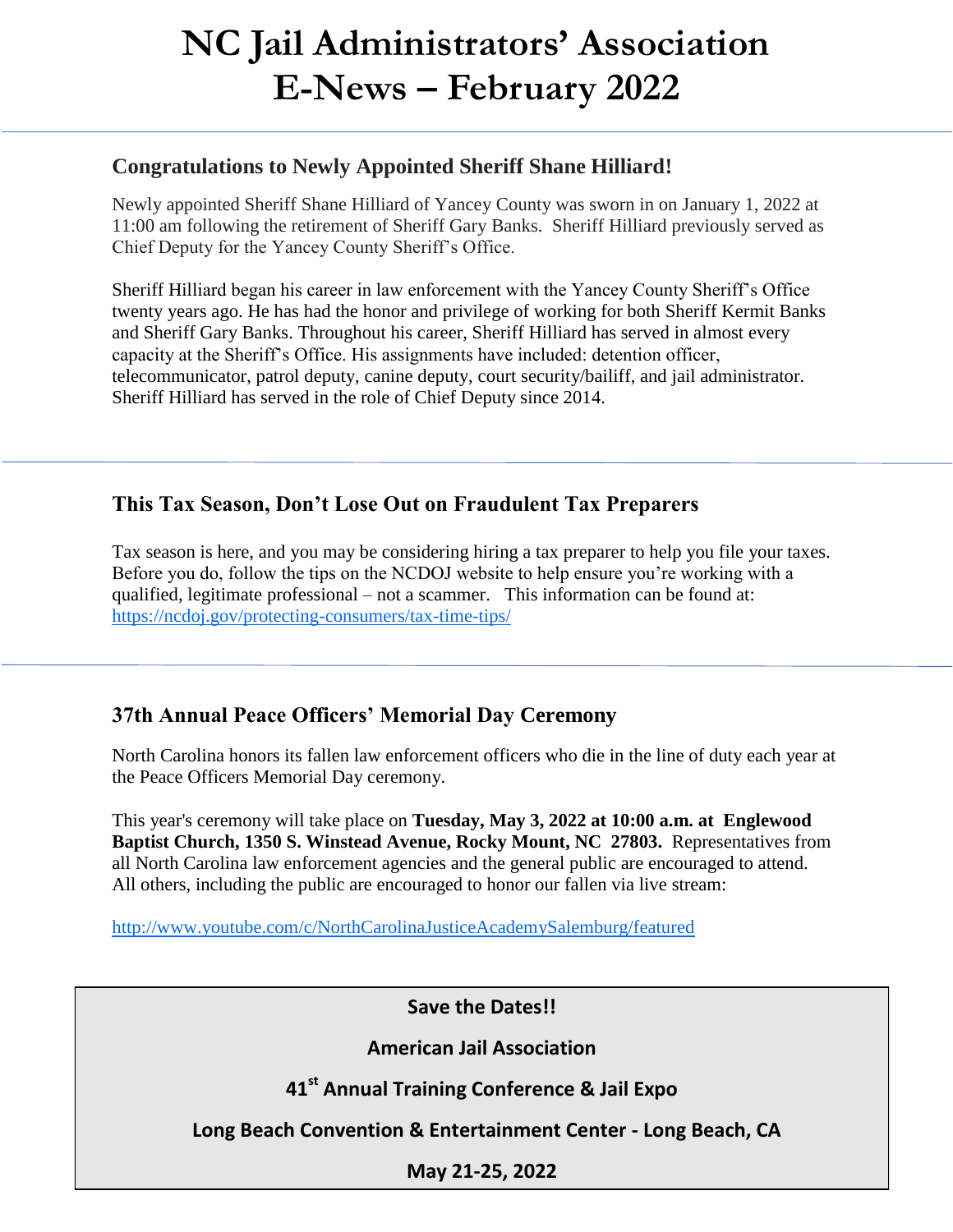# **NC Jail Administrators' Association E-News – February 2022**

#### **Use of Force Assessment and Risk Management for Supervisors Course**

Use of Force Assessment and Risk Management class being held February 24, 2022 at the Moore County LEO Club. The address is 6921 U.S. 15/501 Carthage NC 28327. Class is from 8-5. To Register contact: Amy Caliri, Coordinator, Program Support Operations, 120 Van Dusen Hall, 3395 Airport Road • Pinehurst, NC 28374 - 910.695.3998

#### **Awards Nominations**

It's not too early to start thinking about those deserving members of the NCJAA for recognition of their outstanding contributions to their profession. Awards for Detention Officer of the Year, Jail Administrator of the Year and Jail Innovations of the Year will be given out at the NCJAA Annual Conference being held in September. Deadline for submission of any of these nominations is August 1, 2022. For criteria and nomination form please visit <https://ncjaa.org/awards-criteria/>

#### **What Is A Jail Officer? – Author Unknown**

A Jail Officer is a composite of what all people are, a mingling saint and sinner, dust and deity.

A Jail Officer, of all people is at once the most needed and the most unwanted.

A Jail Officer is a strangely nameless creature who is "Sir or Mam" to their face and "Fuzz" behind their back.

A Jail Officer must be such that they can settle differences between individuals so that each will think they won.

But … If the Jail Officer is neat, they are conceited; if they are careless, they are a bum. If they are pleasant, they are timid; if they are not, they are grouchy.

A Jail Officer must make instant decisions that would require months for a lawyer.

A Jail Officer must know everything- and not tell. They must know where all the sin is-and not partake.

The Jail Officer must, using only his or her senses, describe an incident, any weapons or contraband involved-and tell who is responsible.

But, if a Jail Officer catches criminal activity, they are lucky, if they don't they are a dunce.

If a Jail Officer gets promoted, they have political pull, if they don't they are a dullard.

The Jail Officer must be a minister, social worker, a diplomat, a tough person and a gentle person. And, of course, they'll have to be a GENIUS … For they'll have to feed a family on a Jail Officer's salary.